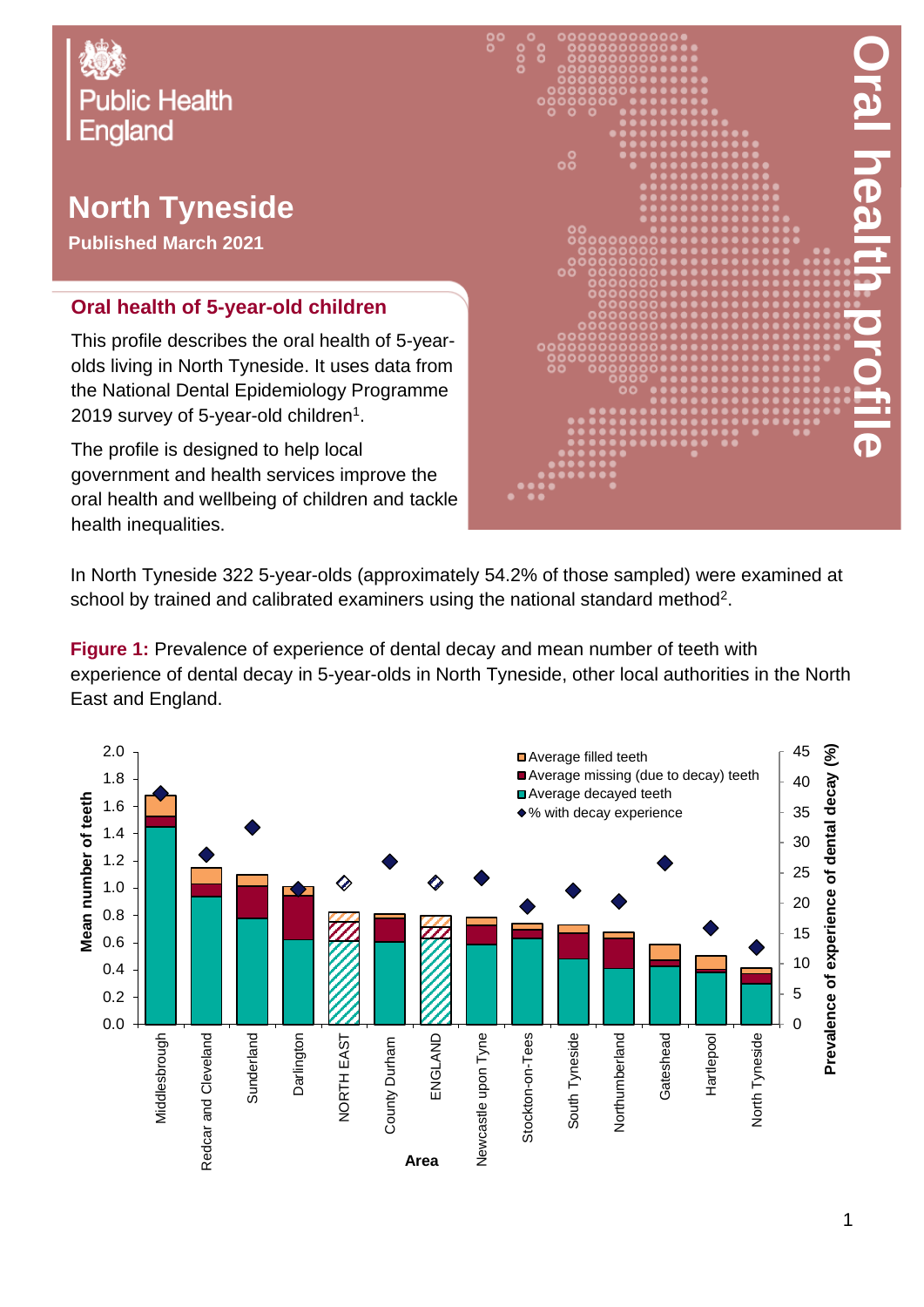**Table 1:** Experience of dental decay in 5-year-olds in North Tyneside, other local authorities in the North East and England.

| Local authority             | Prevalence of<br>experience of<br>dental decay<br>(% ) | Mean number of teeth<br>with experience of<br>dental decay in all<br>examined children<br>n (95% confidence<br>intervals) | Mean number of teeth<br>with experience of<br>dental decay in children<br>with any decay<br>experience<br>n (95% confidence<br>intervals) |
|-----------------------------|--------------------------------------------------------|---------------------------------------------------------------------------------------------------------------------------|-------------------------------------------------------------------------------------------------------------------------------------------|
| Middlesbrough               | 38.1                                                   | 1.7<br>$(1.31 - 2.05)$                                                                                                    | 4.4<br>$(3.75 - 5.06)$                                                                                                                    |
| Sunderland                  | 32.5                                                   | 1.1<br>$(0.80 - 1.40)$                                                                                                    | 3.4<br>$(2.77 - 3.99)$                                                                                                                    |
| <b>Redcar and Cleveland</b> | 28.0                                                   | 1.1<br>$(0.78 - 1.51)$                                                                                                    | 4.1<br>$(3.23 - 4.98)$                                                                                                                    |
| <b>County Durham</b>        | 26.8                                                   | 0.8<br>$(0.58 - 1.04)$                                                                                                    | 3.0<br>$(2.44 - 3.57)$                                                                                                                    |
| Gateshead                   | 26.6                                                   | 0.6<br>$(0.40 - 0.77)$                                                                                                    | 2.2<br>$(1.72 - 2.67)$                                                                                                                    |
| Newcastle upon Tyne         | 24.2                                                   | 0.8<br>$(0.61 - 0.95)$                                                                                                    | 3.2<br>$(2.76 - 3.72)$                                                                                                                    |
| <b>ENGLAND</b>              | 23.4                                                   | 0.8<br>$(0.78 - 0.81)$                                                                                                    | 3.4<br>$(3.36 - 3.44)$                                                                                                                    |
| <b>NORTH EAST</b>           | 23.3                                                   | 0.8<br>$(0.75 - 0.89)$                                                                                                    | 3.5<br>$(3.32 - 3.72)$                                                                                                                    |
| Darlington                  | 22.3                                                   | 1.0<br>$(0.71 - 1.31)$                                                                                                    | 4.5<br>$(3.63 - 5.43)$                                                                                                                    |
| South Tyneside              | 22.1                                                   | 0.7<br>$(0.46 - 1.00)$                                                                                                    | 3.3<br>$(2.42 - 4.18)$                                                                                                                    |
| Northumberland              | 20.3                                                   | 0.7<br>$(0.48 - 0.87)$                                                                                                    | 3.3<br>$(2.71 - 3.96)$                                                                                                                    |
| Stockton-on-Tees            | 19.5                                                   | 0.7<br>$(0.51 - 0.97)$                                                                                                    | 3.8<br>$(3.10 - 4.50)$                                                                                                                    |
| Hartlepool                  | 15.9                                                   | 0.5<br>$(0.29 - 0.71)$                                                                                                    | 3.2<br>$(2.25 - 4.06)$                                                                                                                    |
| North Tyneside              | 12.7                                                   | 0.4<br>$(0.28 - 0.55)$                                                                                                    | 3.3<br>$(2.60 - 3.94)$                                                                                                                    |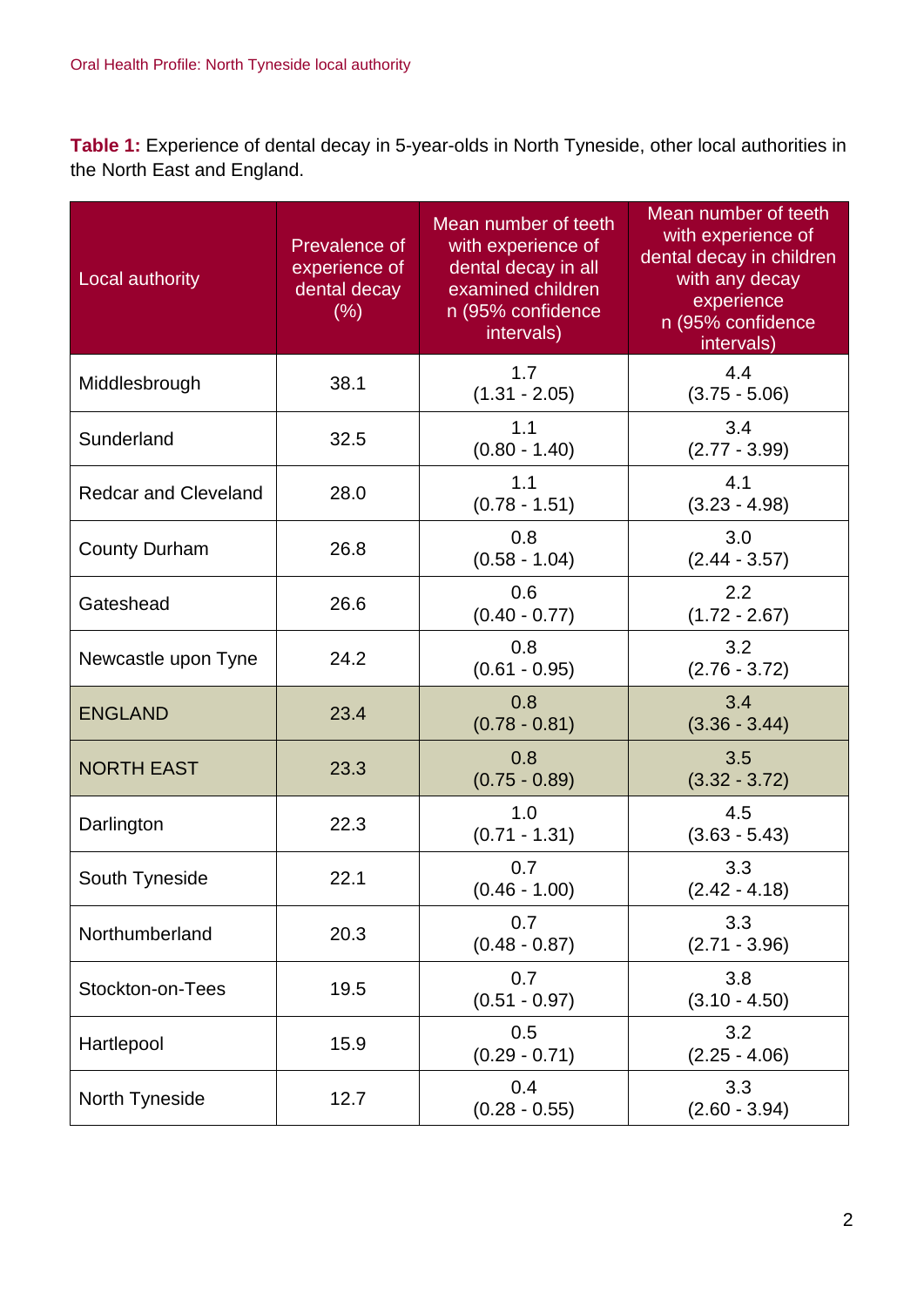**Table 2.** Measures of oral health among 5-year-olds in North Tyneside, it's statistical neighbours,<sup>i</sup> the North East and England.

|                                                                                                    | <b>North Tyneside</b> | <b>Statistical</b><br>neighbour within<br><b>North East:</b><br>Darlington | <b>Statistical</b><br>neighbour<br>comparator 1:<br>Darlington | <b>North</b><br>East | <b>England</b> |
|----------------------------------------------------------------------------------------------------|-----------------------|----------------------------------------------------------------------------|----------------------------------------------------------------|----------------------|----------------|
| Prevalence of<br>experience of dental<br>decay                                                     | 12.7%                 | 22.3%                                                                      | 22.3%                                                          | 23.3%                | 23.4%          |
| Mean number of teeth<br>with experience of<br>dental decay                                         | 0.4                   | 1.0                                                                        | 1.0                                                            | 0.8                  | 0.8            |
| Mean number of teeth<br>with experience of<br>decay in those with<br>experience of dental<br>decay | 3.3                   | 4.5                                                                        | 4.5                                                            | 3.5                  | 3.4            |
| Mean number of<br>decayed teeth in<br>those with experience<br>of dental decay                     | 2.5                   | 2.8                                                                        | 2.8                                                            | 2.6                  | 2.7            |
| Proportion with active<br>decay                                                                    | 9.8%                  | 18.5%                                                                      | 18.5%                                                          | 19.9%                | 20.4%          |
| Proportion with<br>experience of tooth<br>extractionii                                             | 1.6%                  | 5.6%                                                                       | 5.6%                                                           | 3.1%                 | 2.2%           |
| Proportion with dental<br>abscess                                                                  | 0.0%                  | 1.2%                                                                       | 1.2%                                                           | 1.6%                 | 1.0%           |
| Proportion with teeth<br>decayed into pulp                                                         | 3.5%                  | 4.5%                                                                       | 4.5%                                                           | 4.0%                 | 3.3%           |
| Proportion with decay<br>affecting incisorsii                                                      | 2.8%                  | 5.1%                                                                       | 5.1%                                                           | 5.6%                 | 5.2%           |
| Proportion with high<br>levels of plaque present<br>on upper front teethiv                         | 0.0%                  | 0.4%                                                                       | 0.4%                                                           | 2.2%                 | 1.2%           |

<sup>i</sup>generated by the children's services statistical neighbour benchmarking tool, the neighbour within the North East has "Very Close" comparator characteristics and the national neighbour 1 has "Very Close" comparator characteristics<sup>3</sup>.

ii experience of extraction of one or more teeth on one or more occasions.

iii dental decay involving one or more surfaces of upper anterior teeth.

iv indicative of poor tooth brushing habits.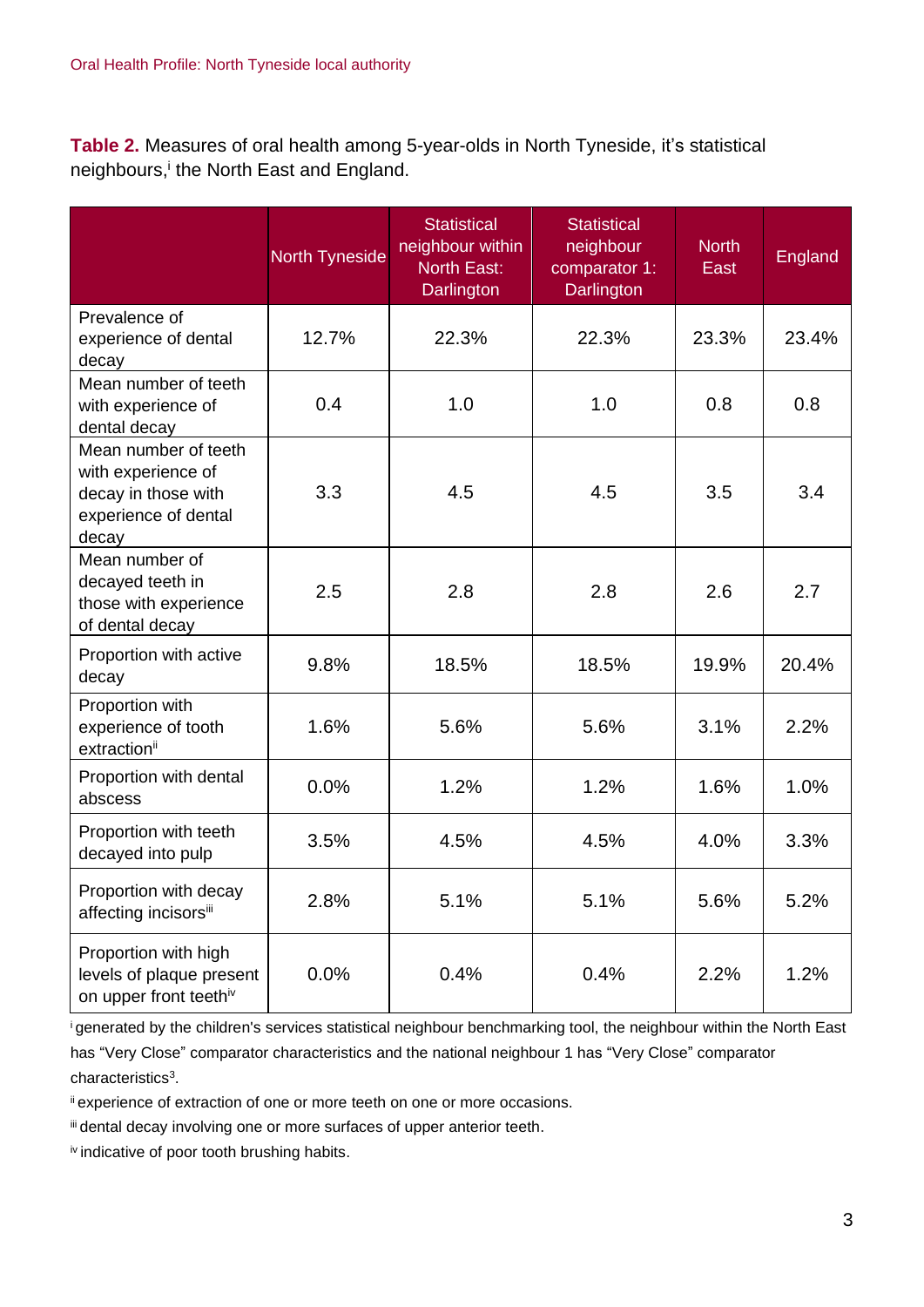**Figure 2:** Prevalence of experience of dental decay in 5-year-olds in North Tyneside, by local authority Index of Multiple Deprivation (IMD) 2019 quintiles.



Error bars represent 95% confidence limits





Error bars represent 95% confidence limits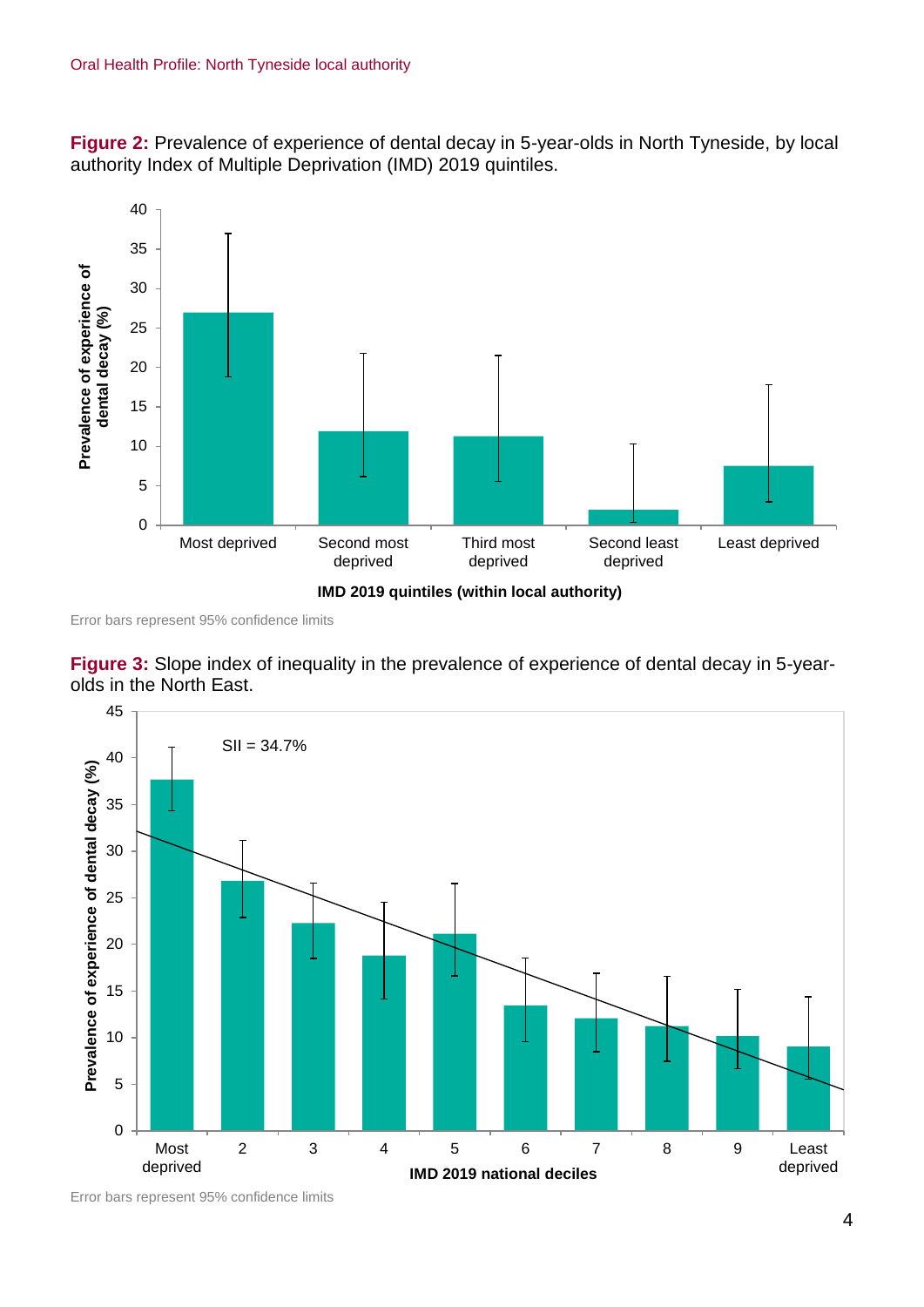**Figure 4:** Prevalence of experience of dental decay in 5-year-olds in North Tyneside, the North East and England, by year.



Error bars represent 95% confidence limits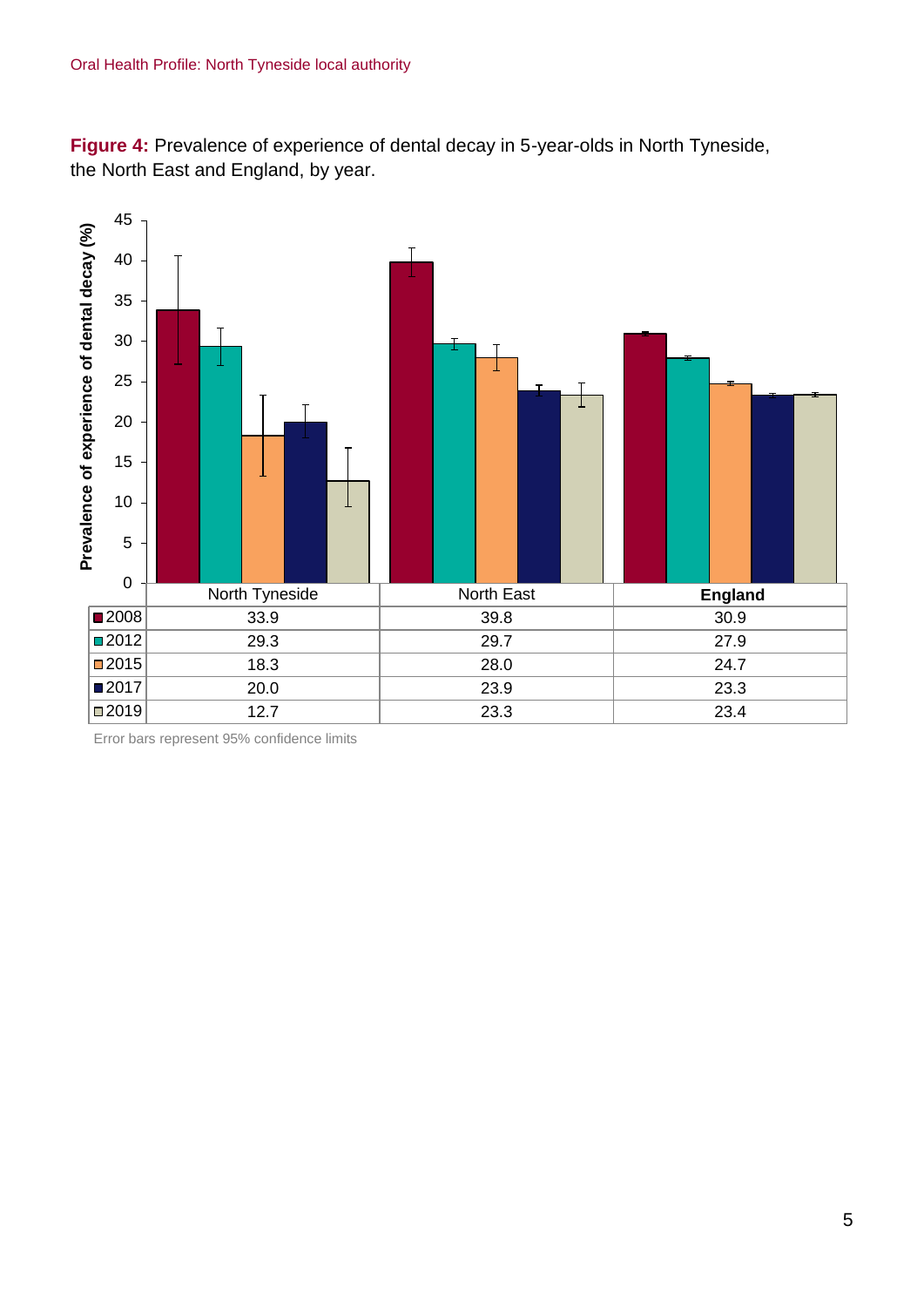**Table 3:** Experience of dental decay in 5-year-olds in the North East, by ethnic group.

| Ethnic group                    | Number of<br>children<br>examined<br>(N) | <b>Prevalence of</b><br>experience of<br>dental decay<br>$(\% )$ | Mean number of teeth<br>with experience of<br>dental decay among<br>children with any<br>experience of dental<br>decay n (95% CI) | Prevalence of<br>dental decay<br>affecting incisors<br>$(\% )$ |
|---------------------------------|------------------------------------------|------------------------------------------------------------------|-----------------------------------------------------------------------------------------------------------------------------------|----------------------------------------------------------------|
| Other ethnic<br>background      | 29                                       | 62.1                                                             | 4.8<br>$(3.23 - 6.33)$                                                                                                            | 27.6                                                           |
| Asian / Asian<br><b>British</b> | 183                                      | 34.4                                                             | 3.5<br>$(2.87 - 4.21)$                                                                                                            | 13.1                                                           |
| Mixed                           | 78                                       | 25.6                                                             | 3.6<br>$(2.51 - 4.69)$                                                                                                            | 5.1                                                            |
| Not provided                    | 62                                       | 24.2                                                             | 2.5<br>$(1.70 - 3.23)$                                                                                                            | 9.7                                                            |
| Black / Black<br><b>British</b> | 58                                       | 22.4                                                             | 3.1<br>$(1.34 - 4.82)$                                                                                                            | 1.7                                                            |
| White                           | 2,689                                    | 21.6                                                             | 3.5<br>$(3.28 - 3.72)$                                                                                                            | 4.8                                                            |
| <b>North East</b>               | 3,099                                    | 23.3                                                             | 3.5<br>$(3.32 - 3.72)$                                                                                                            | 5.6                                                            |

**Figure 5:** Prevalence of experience of dental decay in 5-year-olds in the North East, by ethnic group.

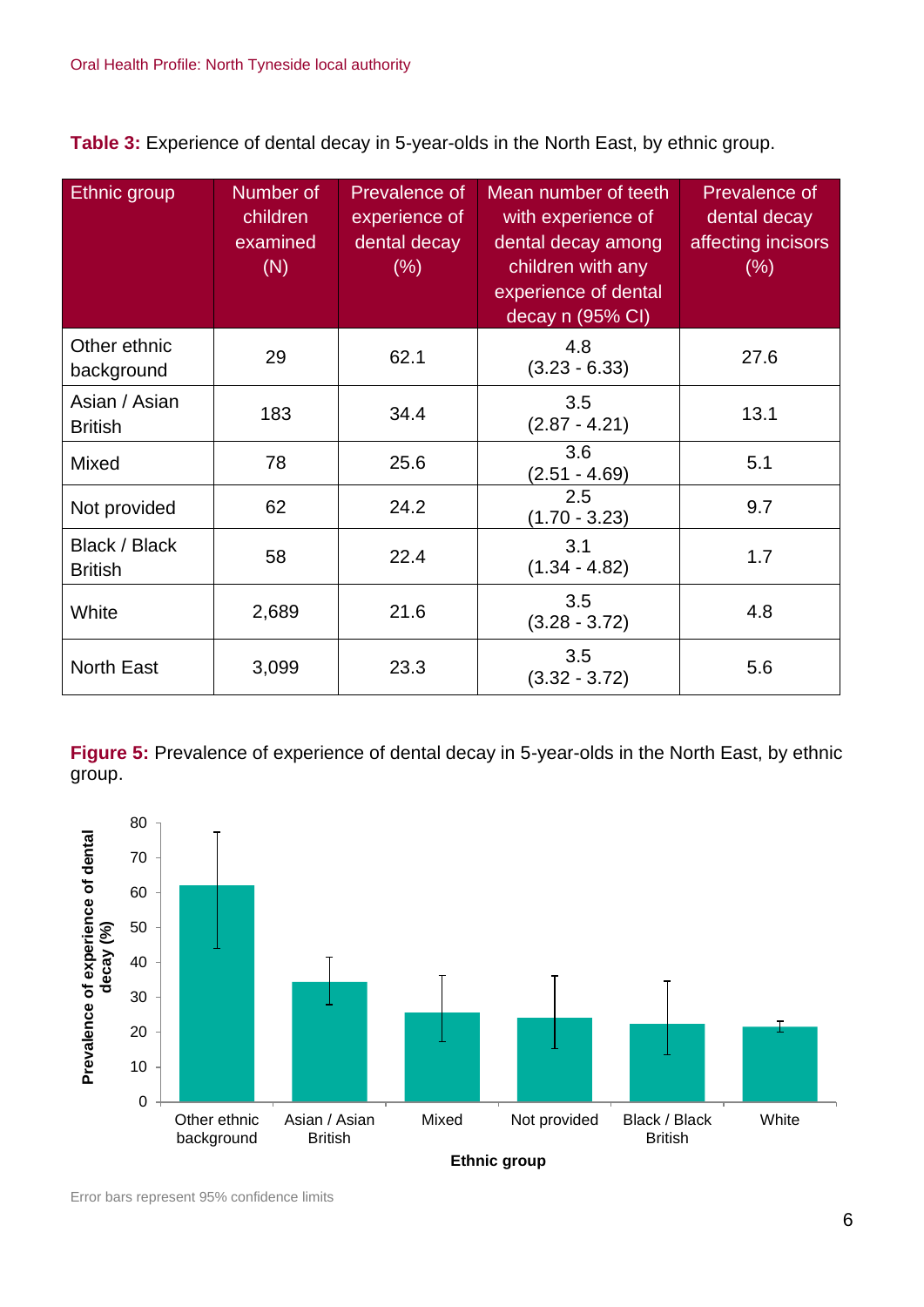**Figure 6:** Prevalence of experience of dental decay in 5-year-olds in North Tyneside, by ward 2017, 2017.



| Key | Label                   |
|-----|-------------------------|
| 1   | Battle Hill (16.0%)     |
| 2   | Benton (15.5%)          |
| З   | Camperdown (20.2%)      |
| 4   | Chirton (31.1%)         |
| 5   | Collingwood (22.0%)     |
| 6   | Cullercoats (17.3%)     |
| 7   | Howdon (32.9%)          |
| 8   | Killingworth (20.0%)    |
| 9   | Longbenton (22.4%)      |
| 10  | Monkseaton North (5.3%) |

| Key | Label                    |
|-----|--------------------------|
| 11  | Monkseaton South (19.8%) |
| 12  | Northumberland (24.6%)   |
| 13  | Preston (19.2%)          |
| 14  | Riverside (25.3%)        |
| 15  | St Mary's (11.4%)        |
| 16  | Tynemouth (10.1%)        |
| 17  | Valley (21.0%)           |
| 18  | Wallsend (25.0%)         |
| 19  | Weetslade (12.5%)        |
| 20  | Whitley Bay (10.5%)      |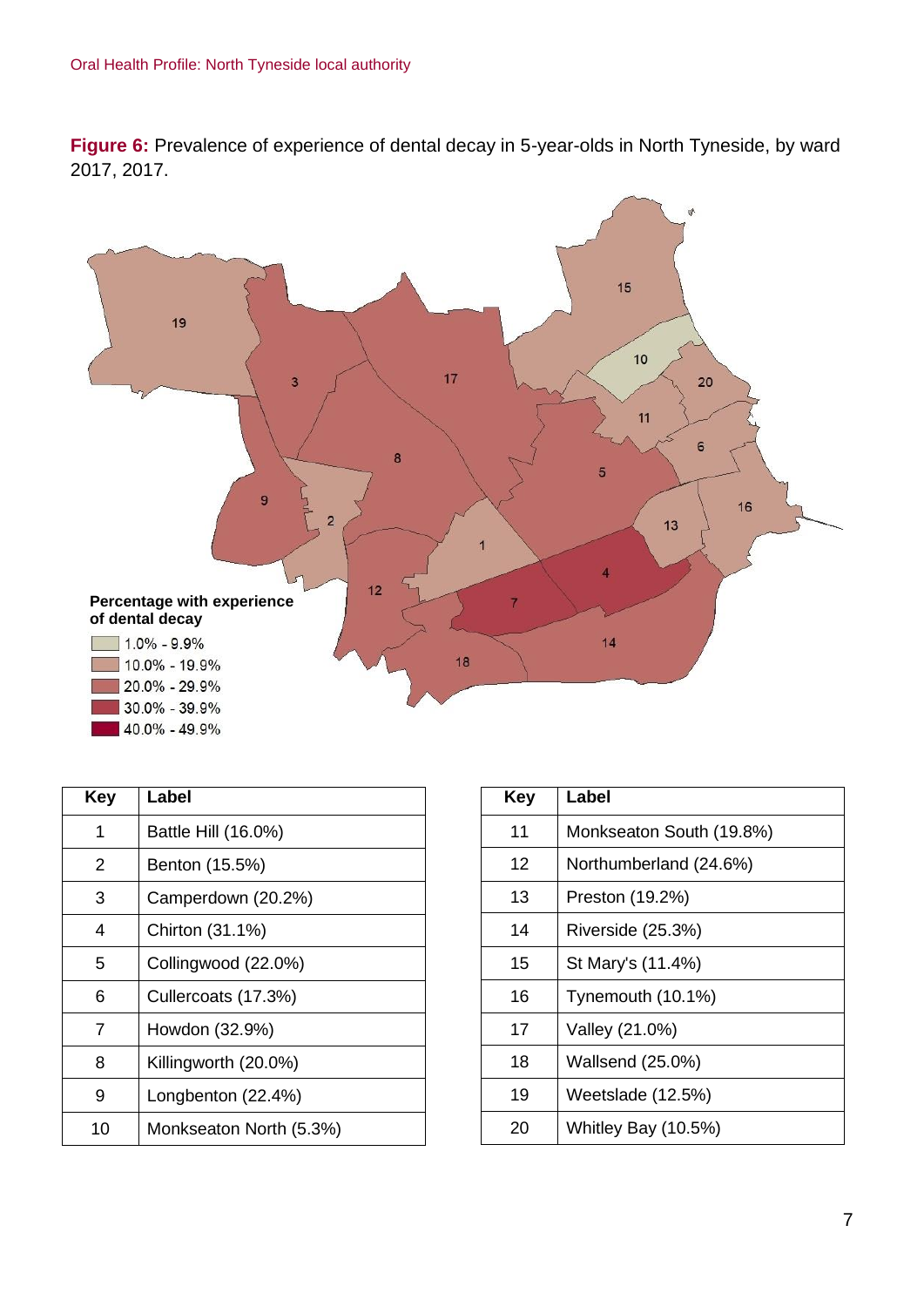## **Summary**

In North Tyneside average levels of dental decay are lower than the average for England. Within Boston, the highest levels of experience of dental decay are clustered around the Chirton and Howdon wards.

The small sample size means it is not possible to provide information at ward level using 2019 data. Future surveys could be commissioned to provide larger samples to facilitate local analysis. Commissioning High Quality Information to Support Oral Health Improvement: A toolkit about dental epidemiology for local authorities, commissioners and partners is available to support the commissioning of oral health surveys $^4$ .

Public health interventions can improve child oral health at a local level. Local authorities improving oral health: commissioning better oral health for children and young people is available to support local authorities to commission oral health improvement programmes for children and young people aged up to 19 years<sup>5</sup>.

If further local analysis is required, please contact the national dental public health team: DentalPHIntelligence@phe.gov.uk

### **References**

1. Public Health England (2020). National Dental Epidemiology Programme for England: oral health survey of 5-year-olds 2019 [Online]. Available at: <https://www.gov.uk/government/statistics/oral-health-survey-of-5-year-old-children-2019> [Accessed 29 May 2020].

2. Pine, C.M., Pitts, N.B. and Nugent, Z.J. (1997a). British Association for the Study of Community Dentistry (BASCD) guidance on the statistical aspects of training and calibration of examiners for surveys of child dental health. A BASCD co-ordinated dental epidemiology programme quality standard. Community Dental Health 14 (Supplement 1):18-29.

3. Children's services statistical neighbour benchmarking tool [online]. Available at: [www.gov.uk/government/publications/local-authority-interactive-tool-lait](http://www.gov.uk/government/publications/local-authority-interactive-tool-lait) [Accessed 29 May 2020].

4. Public Health England (2016). Commissioning high quality information to support oral health improvement. A toolkit about dental epidemiology for local authorities, commissioners and partners [Online]. Available at:

[https://assets.publishing.service.gov.uk/government/uploads/system/uploads/attachment\\_data/](https://assets.publishing.service.gov.uk/government/uploads/system/uploads/attachment_data/file/773332/Commissioning_High_Quality_Information_to_Support_Oral_Health_Improvement.pdf) [file/773332/Commissioning\\_High\\_Quality\\_Information\\_to\\_Support\\_Oral\\_Health\\_Improvement.](https://assets.publishing.service.gov.uk/government/uploads/system/uploads/attachment_data/file/773332/Commissioning_High_Quality_Information_to_Support_Oral_Health_Improvement.pdf) [pdf](https://assets.publishing.service.gov.uk/government/uploads/system/uploads/attachment_data/file/773332/Commissioning_High_Quality_Information_to_Support_Oral_Health_Improvement.pdf)